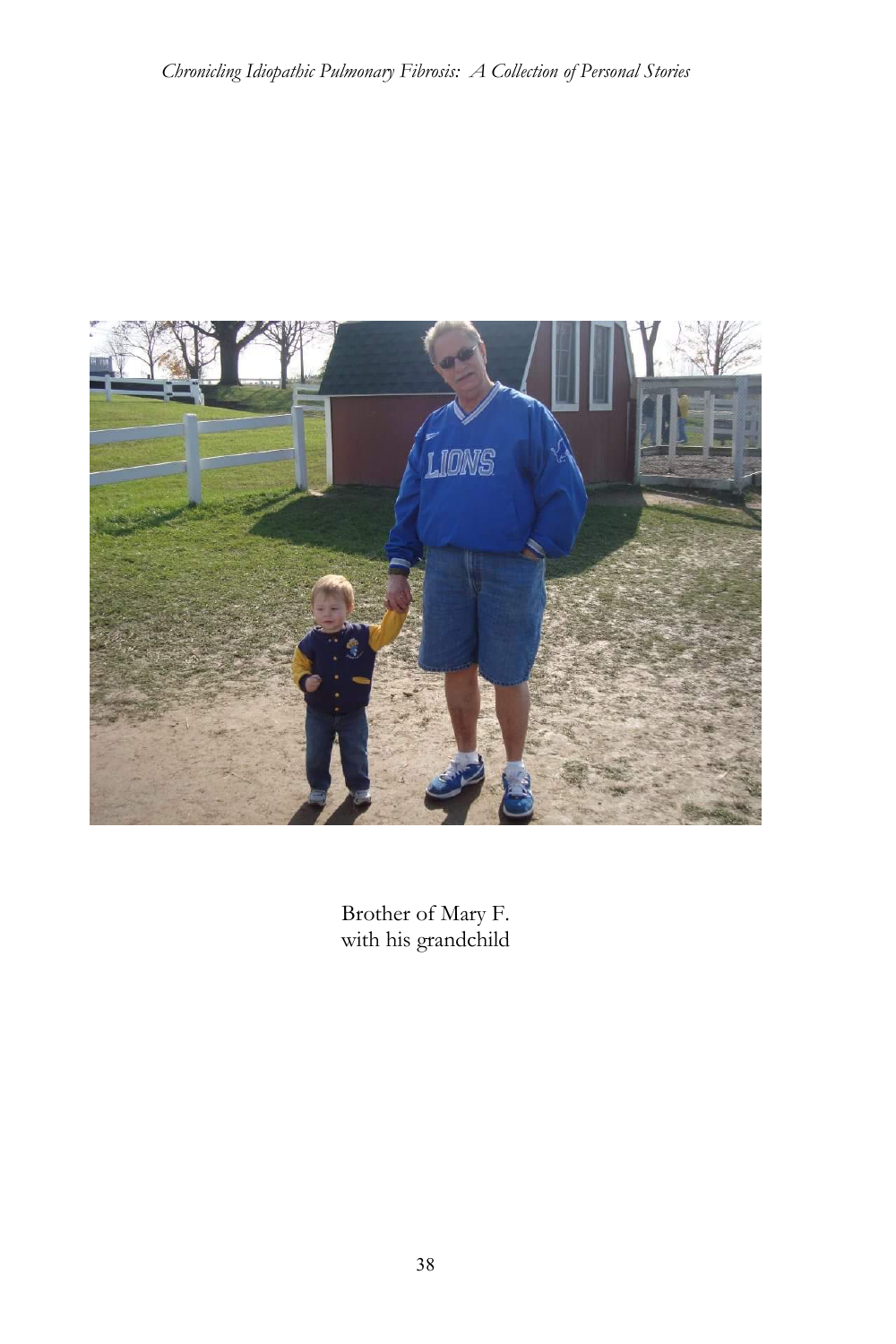## *Chapter 10*

## **What is IPF?**

## by Mary F.

When I took a new job in the University of Michigan Health System Pulmonary and Critical Care Medicine Division in 2004 I had never heard of idiopathic pulmonary fibrosis (IPF). At that time the division was home to a large NIH grant entitled, *Specialized Center of Research (SCOR) in Occupational and Immunological Lung Diseases*. I dealt with the business end of the grant, but I really did not know what the scientists were studying.

Around 2005/2006 I participated in the *Quest for Breath* fundraiser, which was organized by a family that was devastated by the disease and was trying to raise money to support research and awareness of IPF. I was walking with one of my new colleagues at the event and sheepishly asked him, "Exactly what is IPF?" He told me that it is an uncontrollable scarring of the lungs with no cure or treatment, and they don't really know how it starts. I also learned it can run in families.

My brother, a retired firefighter, had a chronic cough and was sent to a University of Michigan pulmonologist after his primary care doctor became concerned about him. There was concern that he might be at the very early stages of pulmonary fibrosis, and the doctor sent his case to the interstitial lung disease (ILD) conference. The radiologist, pathologist, and pulmonologist reviewed his case in the ILD conference, and interstitial lung disease was ruled out. What a great relief!

Several years later a different brother had his knee replaced and was a patient in a local facility for extended physical therapy. He had a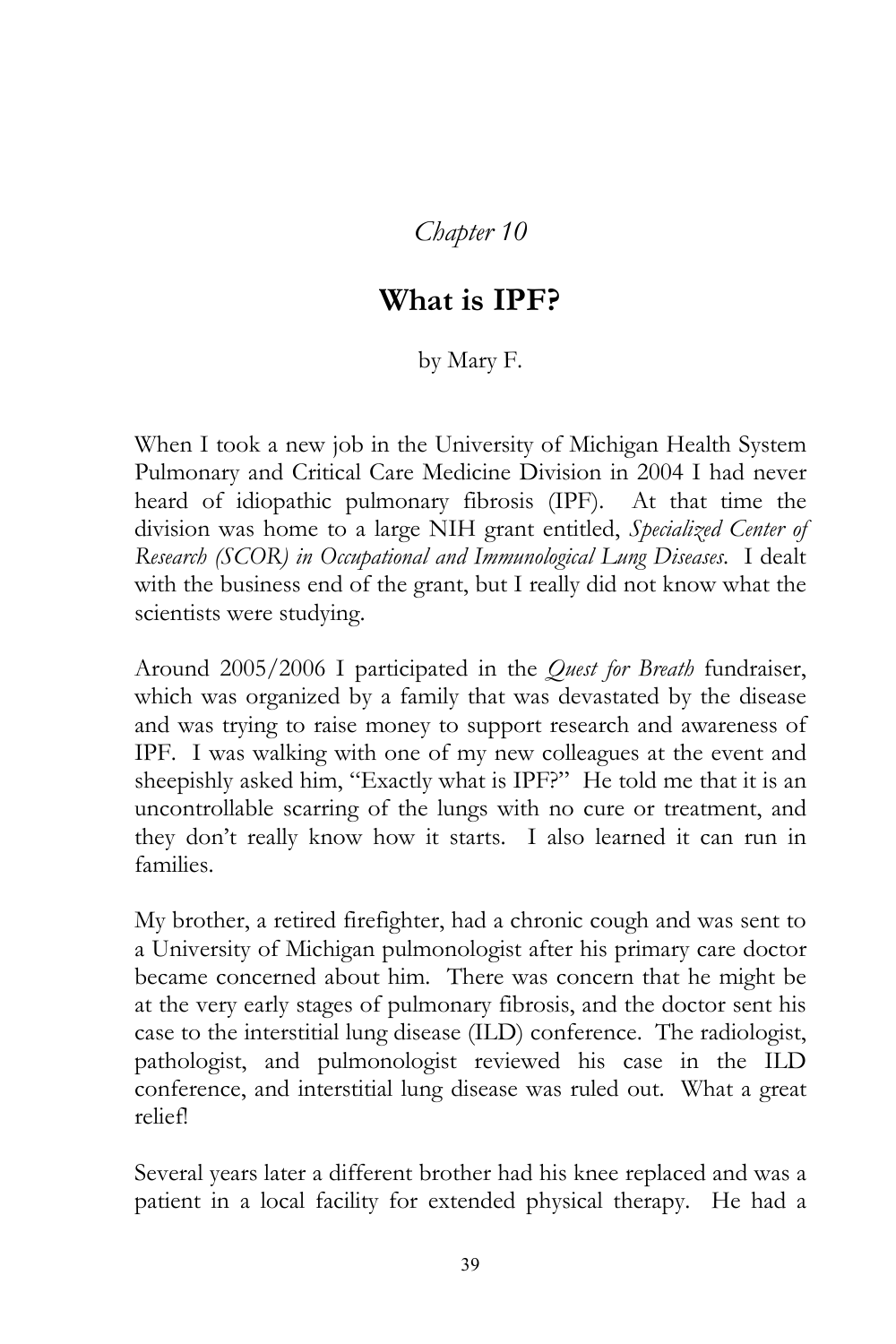complicated medical history starting at four years old when he was diagnosed with polio. In his late 50's he endured multiple rounds of chemotherapy and radiation therapy for prostate cancer. He picked up a bug while in the rehab facility which turned into pneumonia. He was very ill and was admitted to his local community hospital. When I learned he was in the hospital for pneumonia, I asked if he could be transferred to the University of Michigan to be cared for by the doctors in my division.

He came here and was diagnosed with pulmonary fibrosis. I was floored. I thought he had pneumonia and with a hearty dose of antibiotics he would be back on his feet, playing with his grandkids and following the Detroit Tigers.

The doctors did what they could for him to be comfortable and he was able to eke out another year of semi-high quality of life. His health then failed miserably and quickly, and he ended up in the hospital again. His daughters called me terrified. We worked on transferring him to the University of Michigan where he was in isolation in the critical care medicine unit for about a week, and then transferred to a general floor bed. They made it possible for him to have a few months of manageable life. He then opted to go into hospice in March of 2014 and passed on April 30, 2014.

I'd like to say he was an ideal and stoic patient, but that really isn't true. He was angry; he couldn't breathe, and did not want to use the oxygen. He wanted a lung transplant and was angry that he didn't qualify.

So now I know what idiopathic pulmonary fibrosis is. I know that it can run in families, and I am scared for my brothers, my son, nieces, nephews, and myself. At the first hint of shortness of breath after working out or playing tennis, I think it's going to be my fate as well. I live with an attitude of gratitude each day that I am able to enjoy good health, because I know this disease is out there and it has struck in my family.

There is no cure. New treatment has come recently that will prolong a patient's life, but it isn't the miracle that is needed to eradicate